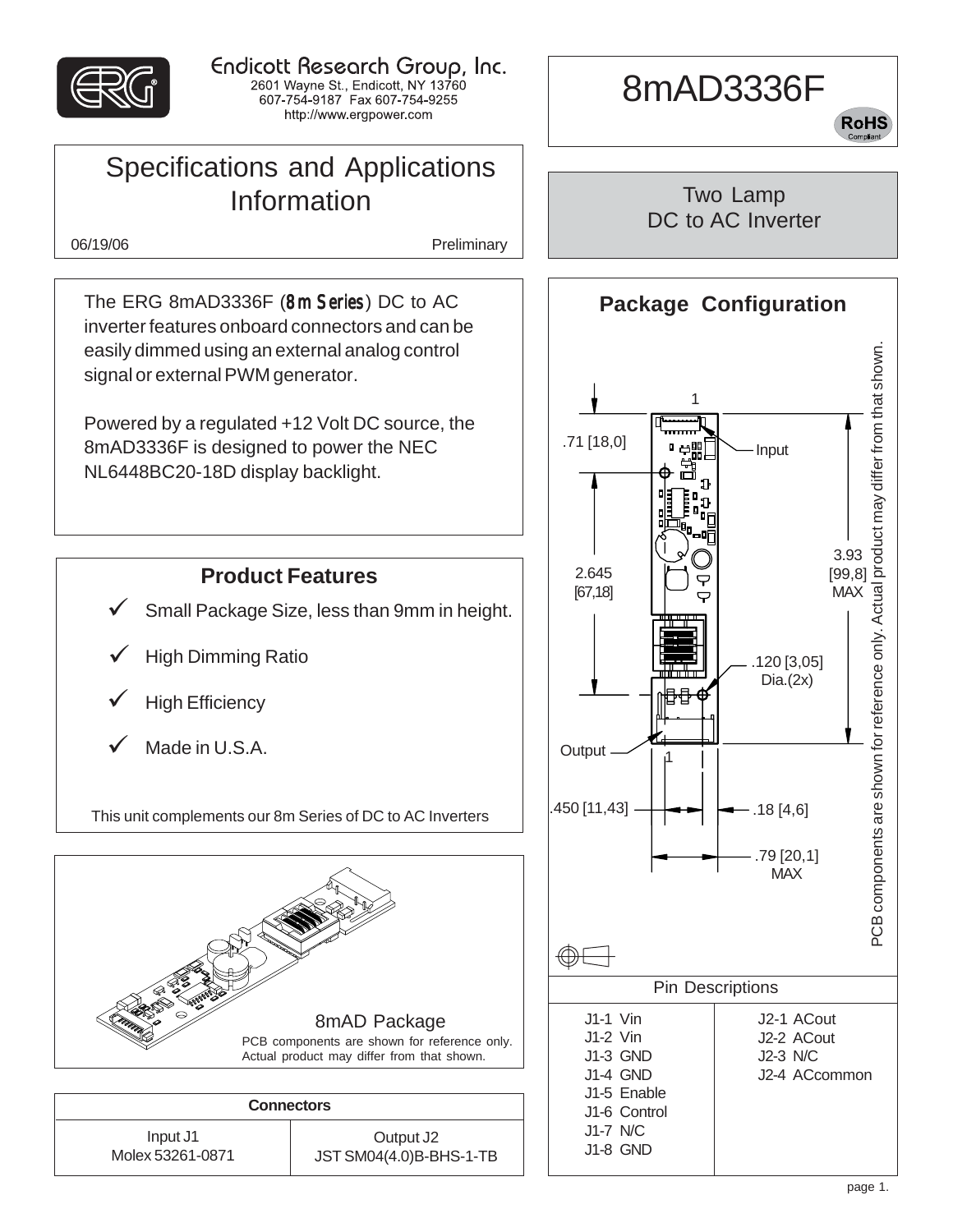

# 8mAD3336F



### **Absolute Maximum Ratings**

| Rating              | Symbol | Value             | <b>Units</b> |
|---------------------|--------|-------------------|--------------|
| Input Voltage Range | in     | $-0.3$ to $+12.6$ | DC           |
| Storage Temperature | stg    | $-40$ to $+85$    | °C           |

#### **Operating Characteristics**

With a load simulating the referenced display and lamp warm-up of 5 minutes. Unless otherwise noted Vin =  $12.00$  Volts dc and Ta =  $25^{\circ}$ C.

| <b>Characteristic</b>                   | Symbol                      | Min                      | <b>Typ</b>               | <b>Max</b> | <b>Units</b>          |
|-----------------------------------------|-----------------------------|--------------------------|--------------------------|------------|-----------------------|
| Input Voltage                           | $V_{\underline{\text{in}}}$ | $+11.8$                  | $+12.0$                  | $+12.6$    | $V_{DC}$              |
| <b>Component Surface</b><br>Temperature | <b>Ts</b>                   | $-20$                    |                          | $+80$      | $\rm ^{\circ}C$       |
| Input Current (Note 1)                  | $\frac{1}{2}$               | $\overline{\phantom{a}}$ | .40                      | .46        | $A_{DC}$              |
| Input Ripple Current                    | $\frac{1}{\underline{np}}$  |                          | 20                       |            | $mA$ <sub>pk-pk</sub> |
| <b>Operating Frequency</b>              | $F_{\circ}$                 | 41                       | 46                       | 51         | kHz                   |
| Minimum Output Voltage                  | Vout (min)                  | 1500                     | $\overline{\phantom{a}}$ |            | <b>Vrms</b>           |
| Efficiency                              | $\mathsf{h}$                | $\overline{a}$           | 79                       |            | $\frac{0}{0}$         |
| Output Current (per lamp)               | $\frac{1}{\text{out}}$      | $\overline{\phantom{a}}$ | 5.1                      |            | mArms                 |
| Output Voltage                          | Vout                        | ٠                        | 370                      |            | <b>Vrms</b>           |
| Enable (pin J1-5)                       |                             |                          |                          |            |                       |
| Turn-off Threshold                      | V<br>thoff                  | $\boldsymbol{0}$         | ٠                        | 1          | $\vee$                |
| Turn-On Threshold                       | V<br>thon                   | 2.5                      |                          | Vin        | $\vee$                |
| Impedance to Vin                        | $R_{Enable}$                | 44.6                     | 47                       | 49.4       | kOhms                 |

Specifications subject to change without notice.

**(Note 1)** Input current in excess of maximum may indicate a load/inverter mismatch condition, which can result in reduced reliability. Please contact ERG technical support.

#### **Application Notes:**

- 1) The minimum distance from high voltage areas of the inverter to any conductive material should be .12 inches per kilovolt of starting voltage.
- 2) Mounting hardware should be non-conductive.
- 3) Open framed inverters should not be used in applications at altitudes over 10,000 feet.
- 4) Contact ERG for possible exceptions.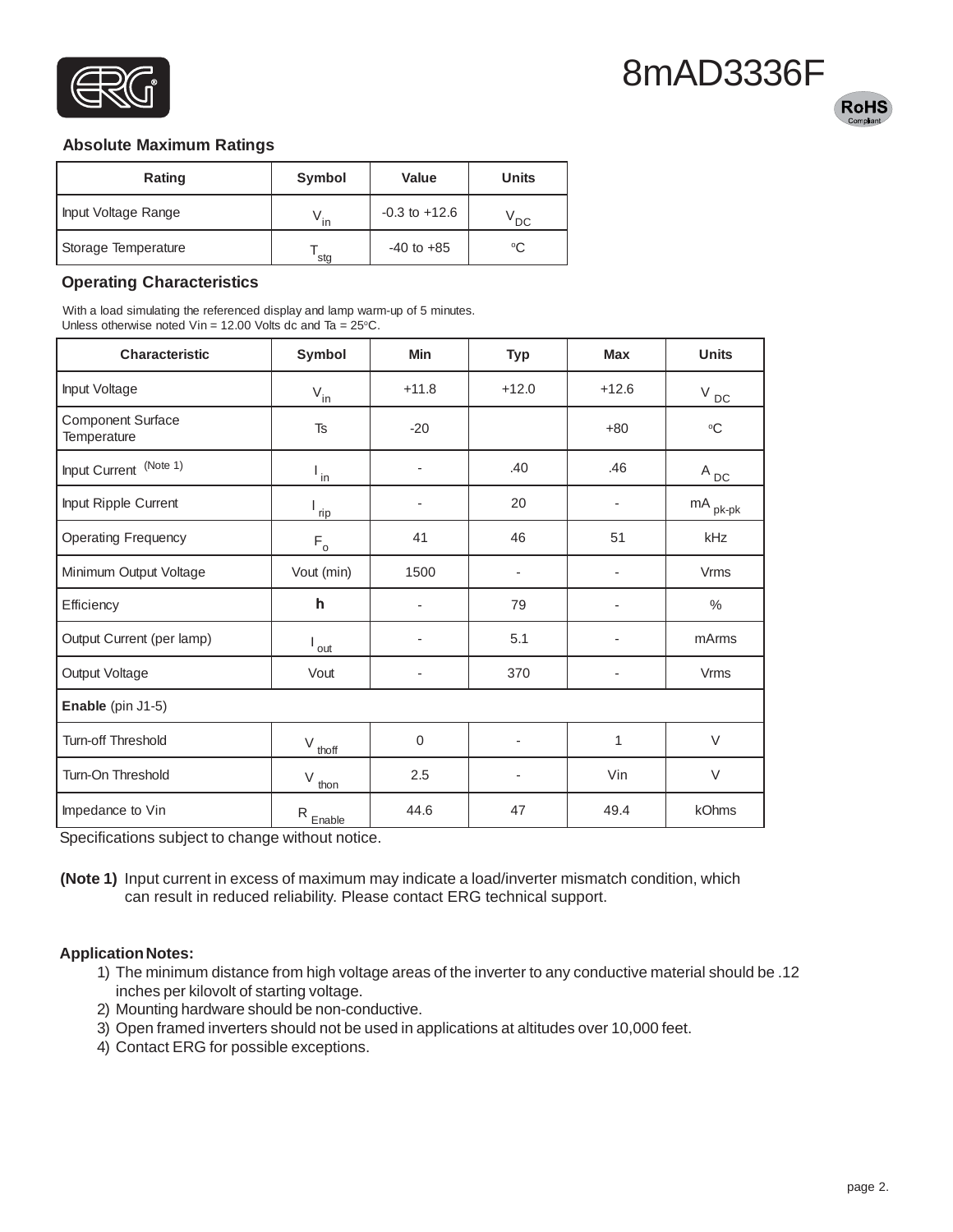





## **Onboard PWM**

Unless otherwise noted Vin = 12.00 Volts DC,  $T_a = 25$  °C and unit has been running for 5 minutes.

| <b>Characteristic</b>      | Symbol | Min | <b>Typ</b> | <b>Max</b> | <b>Units</b> |
|----------------------------|--------|-----|------------|------------|--------------|
| Frequency                  | pwm    |     | 160        | -          | Ηz           |
| Control Input Bias Current | cbias  |     |            | 10         | uA           |

## **Pin Descriptions**

**Vin** Input voltage to the inverter.

- GND Inverter ground.
- **Control** Analog voltage input to the onboard pulse width modulator. Increasing this voltage increases the off time of the onboard PWM resulting in decreased brightness. The inverter is full on when this voltage is near inverter ground.
- **Enable** Inverter Enable. The inverter is always enabled with an internal pullup resistor tied to the enable pin. Pull this pin low to disable inverter operation. The onboard PWM is always utilized.

## **Application information**

The 8mAD series of inverters is designed to power two cold cathode fluorescent lamps each with four watts. An external analog control interfaces with an onboard pulse width modulator to provide dimming control. The 8mAD inverter can reliably dim to less than 5% duty cycle.

External shutdown of the inverter is accomplished using the Enable pin. Pulling this pin low (below Vthoff) disables the inverter.

If analog voltage dimming is required, the analog voltage is applied to the Control pin. Figure 1 shows how to connect the inverter for onboard PWM operation. Graph 1shows the relationship of PWM duty cycle to input control voltage.

If an external PWM is used, simply connect the Enable pin to the PWM source and connect the Control pin to inverter ground. If the onboard PWM is used, connect the analog voltage to the Control pin.